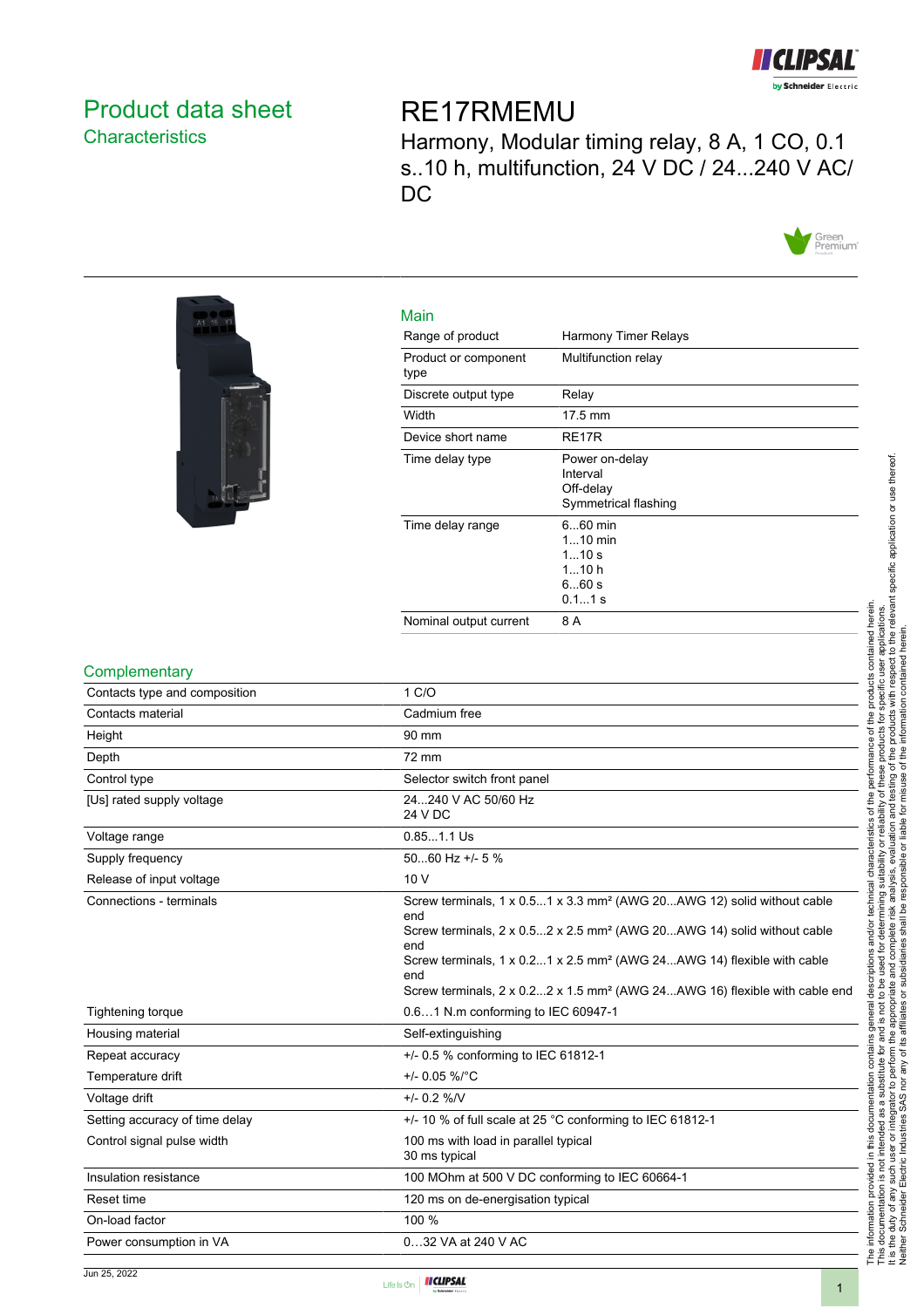| Maximum power consumption in W         | 0.6 W at 24 V DC                                                                                                                                                                                                                                                       |  |
|----------------------------------------|------------------------------------------------------------------------------------------------------------------------------------------------------------------------------------------------------------------------------------------------------------------------|--|
| Minimum switching current              | 10 mA at 5 V DC                                                                                                                                                                                                                                                        |  |
| Maximum switching current              | 8 A AC/DC                                                                                                                                                                                                                                                              |  |
| Maximum switching voltage              | 250 V AC                                                                                                                                                                                                                                                               |  |
| Breaking capacity                      | 2000 VA                                                                                                                                                                                                                                                                |  |
| Operating frequency                    | 10 Hz                                                                                                                                                                                                                                                                  |  |
| Electrical durability                  | 100000 cycles (8 A at 250 V AC maximum) for resistive load                                                                                                                                                                                                             |  |
| Mechanical durability                  | 10000000 cycles                                                                                                                                                                                                                                                        |  |
| Dielectric strength                    | 2.5 kV 1 mA/1 minute 50 Hz conforming to IEC 61812-1                                                                                                                                                                                                                   |  |
| [Uimp] rated impulse withstand voltage | 5 kV during 1.2/50 us                                                                                                                                                                                                                                                  |  |
| Power on delay                         | $100 \text{ ms}$                                                                                                                                                                                                                                                       |  |
| Marking                                | <b>CE</b>                                                                                                                                                                                                                                                              |  |
| Creepage distance                      | 4 kV/3 conforming to IEC 60664-1                                                                                                                                                                                                                                       |  |
| Safety reliability data                | $MTT Fd = 296.8$ years<br>$B10d = 270000$                                                                                                                                                                                                                              |  |
| Mounting position                      | Any position in relation to normal vertical mounting plane                                                                                                                                                                                                             |  |
| Mounting support                       | 35 mm DIN rail conforming to EN/IEC 60715                                                                                                                                                                                                                              |  |
| Local signalling                       | LED indicator for on steady: relay energised, no timing in progress<br>LED indicator for flashing: timing in progress 80 % ON and 20 % OFF<br>LED indicator for pulsing: relay de-energised, no timing in progress (except<br>function Di-D, Li-L) 5 % ON and 95 % OFF |  |
| Net weight                             | 0.07 kg                                                                                                                                                                                                                                                                |  |
| Time delay type                        | A, At, B, C, D, Di, H, Ht                                                                                                                                                                                                                                              |  |
| Functionality                          | Multifunction                                                                                                                                                                                                                                                          |  |
| Compatibility code                     | <b>RE17</b>                                                                                                                                                                                                                                                            |  |

#### Environment

| Immunity to microbreaks               | 20 ms                                                                                                                                                                                                                                                                                                                                                                                                                                                                                                                                                                                                                                                                                                                                                                                                                                                                                                                                                                                                                                                                                                                                                 |
|---------------------------------------|-------------------------------------------------------------------------------------------------------------------------------------------------------------------------------------------------------------------------------------------------------------------------------------------------------------------------------------------------------------------------------------------------------------------------------------------------------------------------------------------------------------------------------------------------------------------------------------------------------------------------------------------------------------------------------------------------------------------------------------------------------------------------------------------------------------------------------------------------------------------------------------------------------------------------------------------------------------------------------------------------------------------------------------------------------------------------------------------------------------------------------------------------------|
| Standards                             | 2004/108/EC<br>EN 61000-6-2<br>EN 61000-6-3<br>EN 61000-6-1<br>2006/95/EC<br>IEC 61812-1<br>EN 61000-6-4                                                                                                                                                                                                                                                                                                                                                                                                                                                                                                                                                                                                                                                                                                                                                                                                                                                                                                                                                                                                                                              |
| <b>Product certifications</b>         | <b>CSA</b><br>cULus                                                                                                                                                                                                                                                                                                                                                                                                                                                                                                                                                                                                                                                                                                                                                                                                                                                                                                                                                                                                                                                                                                                                   |
| Ambient air temperature for storage   | $-3060 °C$                                                                                                                                                                                                                                                                                                                                                                                                                                                                                                                                                                                                                                                                                                                                                                                                                                                                                                                                                                                                                                                                                                                                            |
| Ambient air temperature for operation | $-2060 °C$                                                                                                                                                                                                                                                                                                                                                                                                                                                                                                                                                                                                                                                                                                                                                                                                                                                                                                                                                                                                                                                                                                                                            |
| IP degree of protection               | IP20 (terminal block) conforming to IEC 60529<br>IP40 (housing) conforming to IEC 60529<br>IP50 (front panel) conforming to IEC 60529                                                                                                                                                                                                                                                                                                                                                                                                                                                                                                                                                                                                                                                                                                                                                                                                                                                                                                                                                                                                                 |
| Vibration resistance                  | 20 m/s <sup>2</sup> (f= 10150 Hz) conforming to IEC 60068-2-6                                                                                                                                                                                                                                                                                                                                                                                                                                                                                                                                                                                                                                                                                                                                                                                                                                                                                                                                                                                                                                                                                         |
| Shock resistance                      | 15 gn for 11 ms conforming to IEC 60068-2-27                                                                                                                                                                                                                                                                                                                                                                                                                                                                                                                                                                                                                                                                                                                                                                                                                                                                                                                                                                                                                                                                                                          |
| Relative humidity                     | 93 % without condensation conforming to IEC 60068-2-30                                                                                                                                                                                                                                                                                                                                                                                                                                                                                                                                                                                                                                                                                                                                                                                                                                                                                                                                                                                                                                                                                                |
| Electromagnetic compatibility         | Electrostatic discharge immunity test: (in contact), level 3, 6 kV, conforming to<br>IEC 61000-4-2<br>Electrostatic discharge immunity test: (in air), level 3, 8 kV, conforming to IEC<br>61000-4-2<br>Susceptibility to electromagnetic fields: (80 MHz to 1 GHz), level 3, 10 V/m,<br>conforming to IEC 61000-4-3<br>Electrical fast transient/burst immunity test: (capacitive connecting clip), level 3, 1<br>kV, conforming to IEC 61000-4-4<br>Electrical fast transient/burst immunity test: (direct), level 3, 2 kV, conforming to<br>IEC 61000-4-4<br>1.2/50 us shock waves immunity test: (differential mode), level 3, 1 kV,<br>conforming to IEC 61000-4-5<br>1.2/50 us shock waves immunity test: (common mode), level 3, 2 kV, conforming<br>to IEC 61000-4-5<br>Conducted RF disturbances: (0.1580 MHz), level 3, 10 V, conforming to IEC<br>61000-4-6<br>Voltage dips and interruptions immunity test: (1 cycle), 0 %, conforming to IEC<br>61000-4-11<br>Voltage dips and interruptions immunity test: (25/30 cycles), 70 %, conforming to<br>IEC 61000-4-11<br>Conducted and radiated emissions: , class B, conforming to EN 55022 |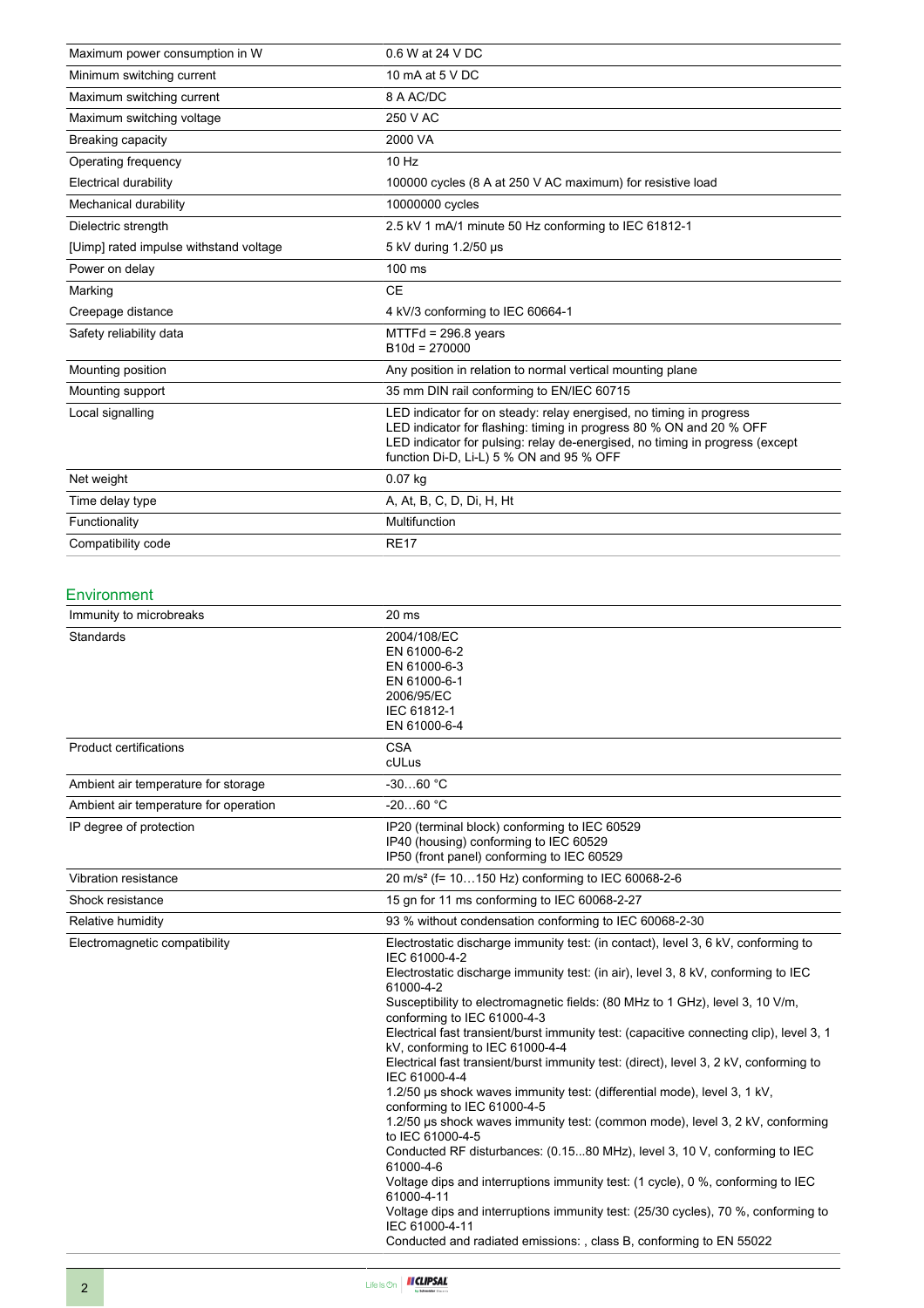# Packing Units

| Unit Type of Package 1       | <b>PCE</b>      |
|------------------------------|-----------------|
| Number of Units in Package 1 |                 |
| Package 1 Weight             | 81.0 g          |
| Package 1 Height             | 2.8 cm          |
| Package 1 width              | 7.8 cm          |
| Package 1 Length             | 9.6 cm          |
| Unit Type of Package 2       | S <sub>02</sub> |
| Number of Units in Package 2 | 40              |
| Package 2 Weight             | 3.74 kg         |
| Package 2 Height             | $15 \text{ cm}$ |
| Package 2 width              | 30 cm           |
| Package 2 Length             | 40 cm           |

### Offer Sustainability

| Sustainable offer status        | Green Premium product                                                                    |  |
|---------------------------------|------------------------------------------------------------------------------------------|--|
| <b>REACh Regulation</b>         | <b>REACh Declaration</b>                                                                 |  |
| <b>EU RoHS Directive</b>        | Pro-active compliance (Product out of EU RoHS legal scope) EU RoHS<br><b>Declaration</b> |  |
| Mercury free                    | Yes                                                                                      |  |
| RoHS exemption information      | <b>E</b> Yes                                                                             |  |
| China RoHS Regulation           | China RoHS Declaration                                                                   |  |
| <b>Environmental Disclosure</b> | Product Environmental Profile                                                            |  |
| <b>Circularity Profile</b>      | End Of Life Information                                                                  |  |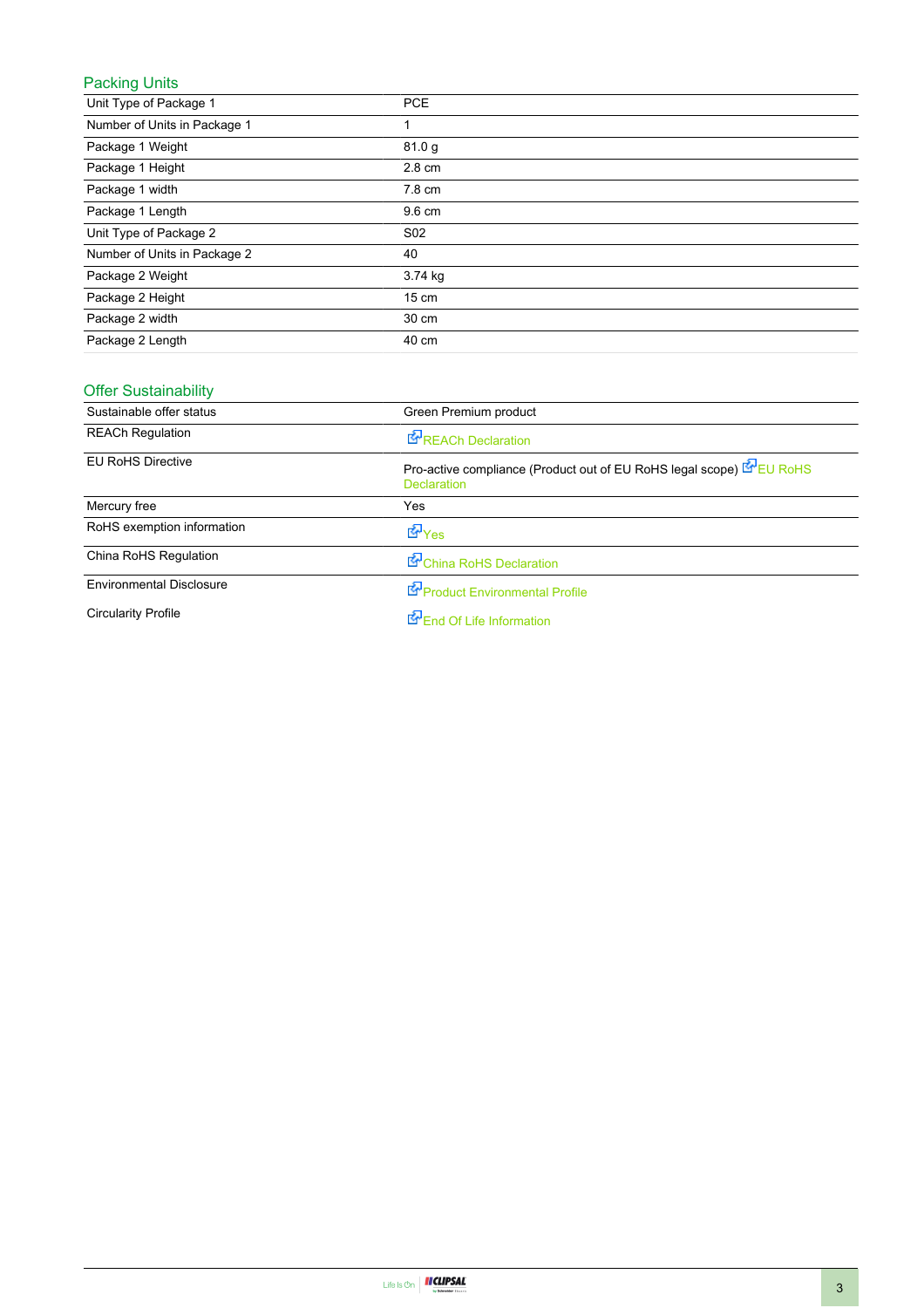Product data sheet Dimensions Drawings

# RE17RMEMU

## Width 17.5 mm

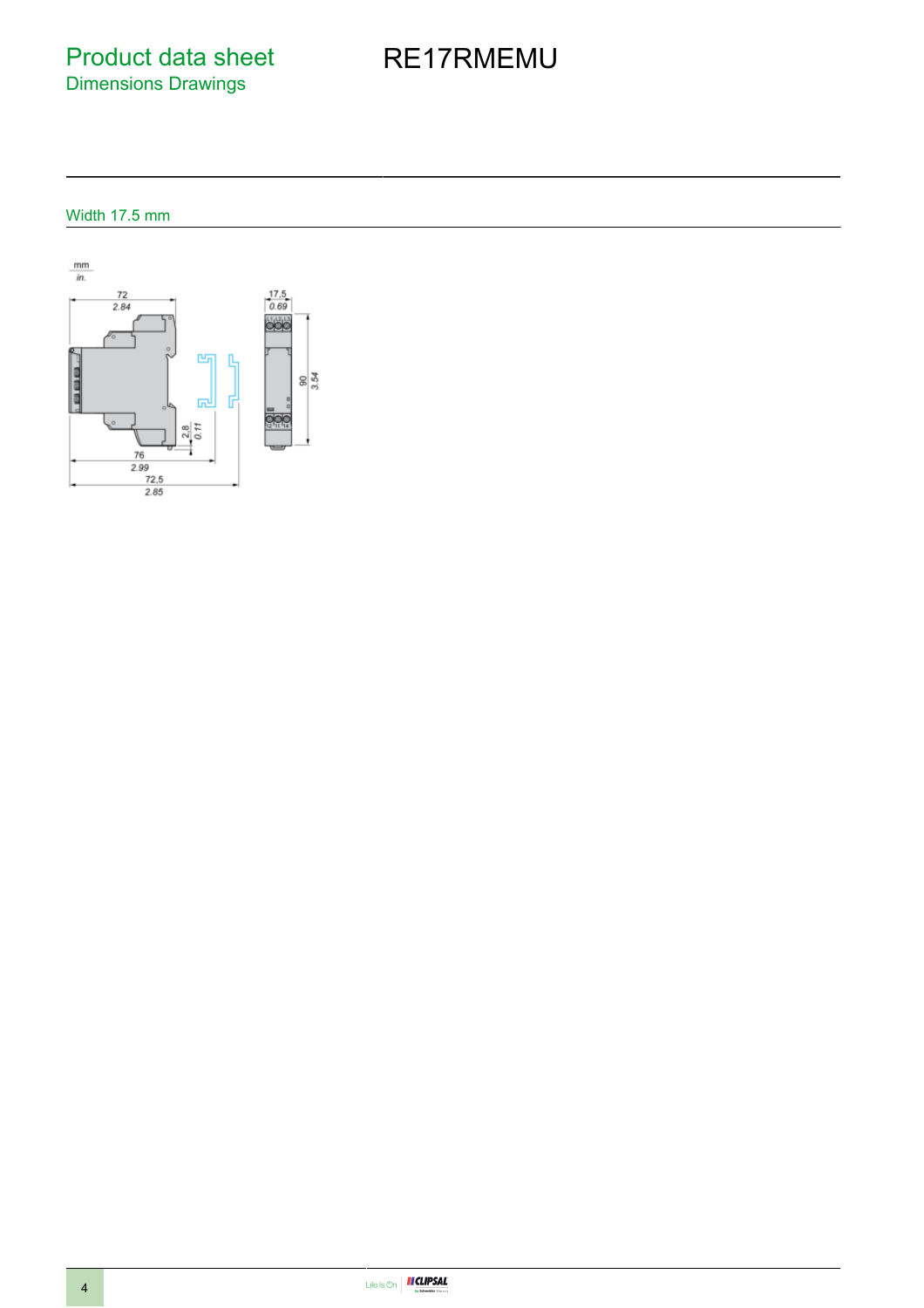# RE17RMEMU

## Internal Wiring Diagram



#### Wiring Diagram



1) Contact Y1:

- Control for functions B, C, Ac, Bw, Ad, Ah, N, O, W, T, Tt.
- Partial stop for functions At, Ht and Pt.
- Function D if Di selected.
- Not used for functions A, H and P.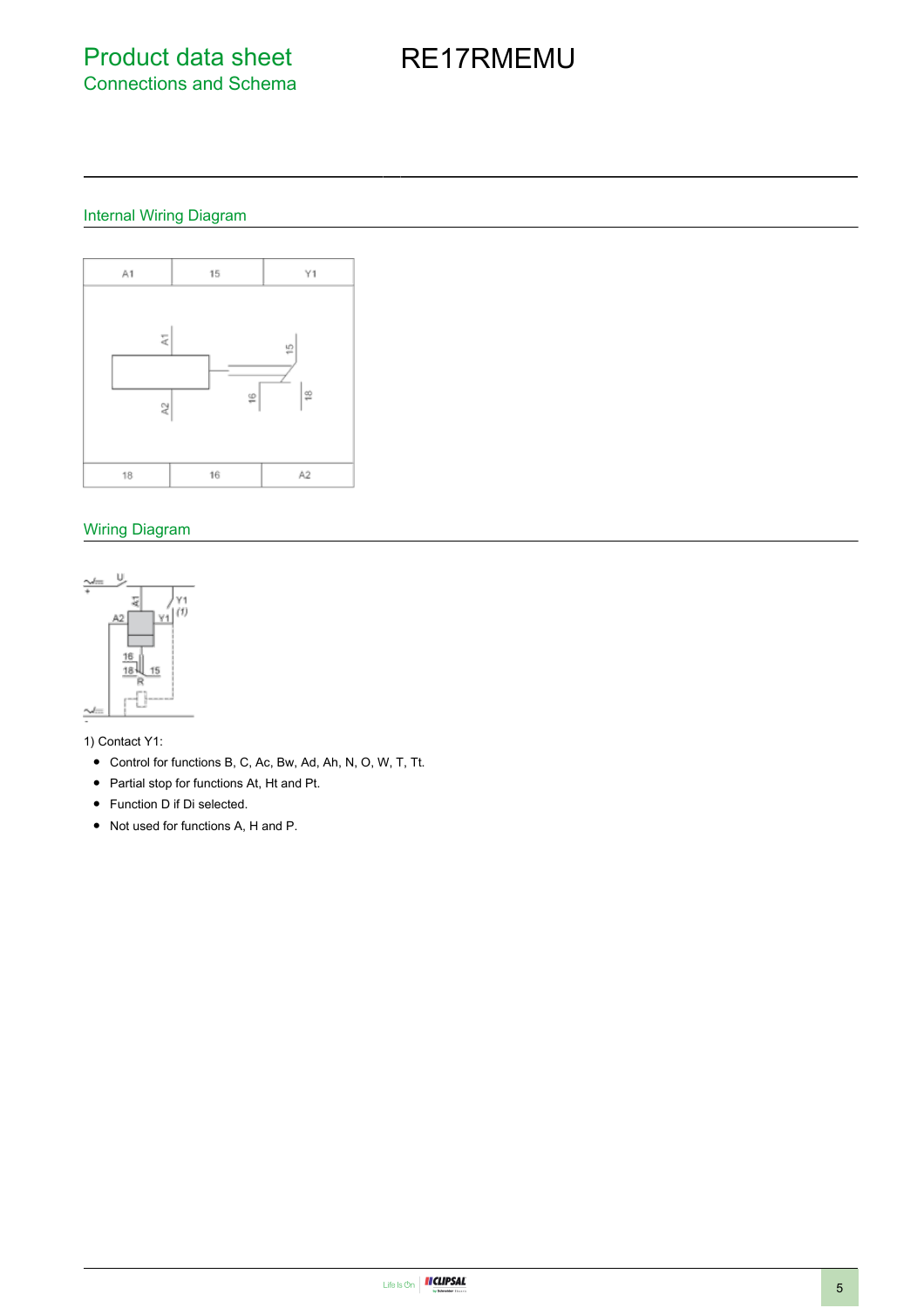# RE17RMEMU

#### Function A : Power on Delay Relay

#### **Description**

The timing period T begins on energisation. After timing, the output(s) R close(s). The second output can be either timed or instantaneous.

#### Function: 1 Output



#### Function: 2 Outputs



2 timed outputs (R1/R2) or 1 timed output (R1) and 1 instantaneous output (R2 inst.)

#### Function At : Power on Delay Relay (Summation) with Control Signal

#### **Description**

After power-up, the first opening of control contact C starts the timing. Timing can be interrupted each time control contact closes. When the cumulative total of time periods elapsed reaches the pre-set value T, the output relay closes.

#### Function: 1 Output



#### Function B : Interval Relay with Control Signal

#### **Description**

After power-up, pulsing or maintaining control contact C starts the timing T. The output R closes for the duration of the timing period T then reverts to its initial state.

#### Function: 1 Output



#### Function C : Off-Delay Relay with Control Signal

#### **Description**

After power-up and closing of the control contact C, the output R closes. When control contact C re-opens, timing T starts. At the end of the timing period, the output(s) R revert(s) to its/their initial state. The second output can be either timed or instantaneous.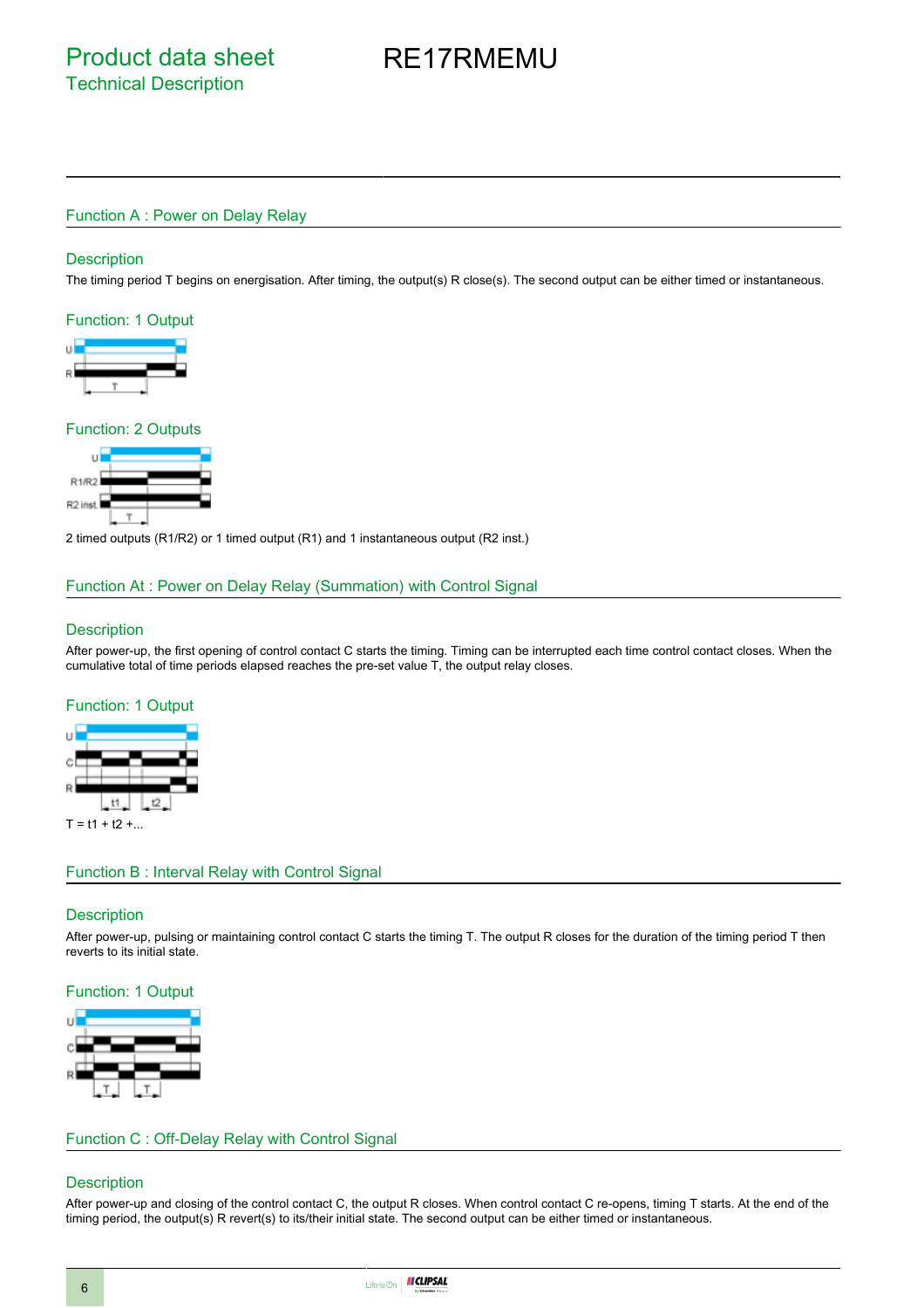#### Function: 1 Output



#### Function: 2 Outputs



2 timed outputs (R1/R2) or 1 timed output (R1) and 1 instantaneous output (R2 inst.)

#### Function D: Symmetrical Flashing Relay (Starting Pulse Off)

#### **Description**

On energisation of power supply, output(s) R starts at its/their initial state for timing duration T then change(s) to output(s) R close(s) for the same timing duration T.This cycle is repeated indefintely until power supply removal.Specially for RE17\*, RE22R2AMU, RE22R2MMW, RE22R2MMU, RE22R2MJU,this D function can only be initiated by energizing Y1 permanently.The second output (R2) can be either timed (when set to "TIMED") or instantaneous (when set to "INST").

#### Function: 1 Output



#### Function: 2 Outputs



#### Function: 1 Output with Retrigger / Restart Control



#### Function: 2 Output with Retrigger / Restart Control



#### Function Di : Symmetrical Flasher Relay (Starting Pulse On)

#### **Description**

Repetitive cycle with two timing periods T of equal duration, with output(s) R changing state at the end of each timing period T. The second output can be either timed or instantaneous.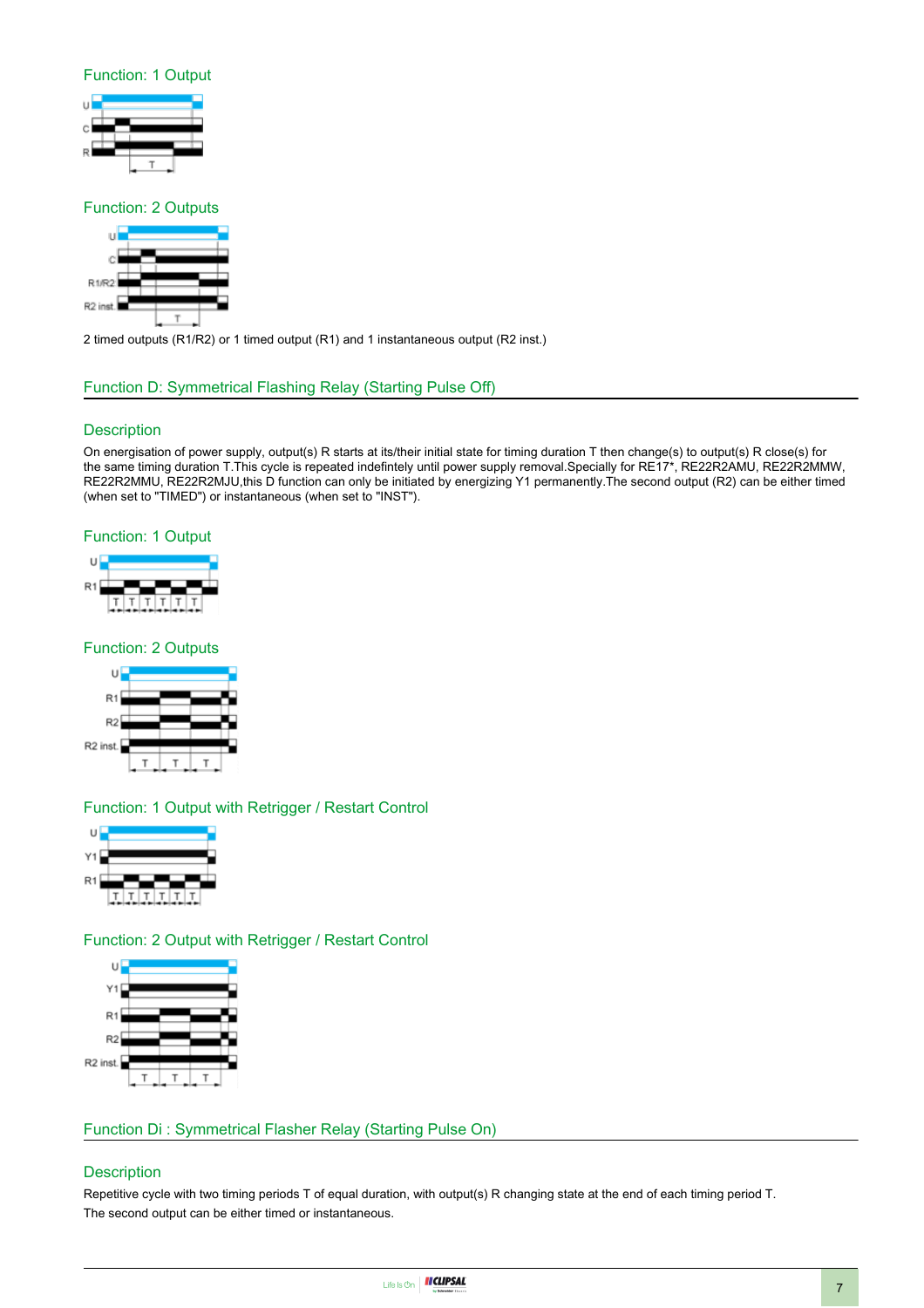#### Function: 1 Output



#### Function: 2 Outputs



2 timed outputs (R1/R2) or 1 timed output (R1) and 1 instantaneous output (R2 inst.)

#### Function H : Interval Relay

#### **Description**

On energisation of the relay, timing period T starts and the output(s) R close(s). At the end of the timing period T, the output(s) R revert(s) to its/their initial state. The second output can be either timed or instantaneous.

#### Function: 1 Output



#### Function: 2 Outputs



2 timed outputs (R1/R2) or 1 timed output (R1) and 1 instantaneous output (R2 inst.)

#### Function Ht: Interval Relay & With Pause / Summation Control

#### **Description**

On energisation of power supply, output(s) R close(s) and timing period T starts.

The timing can be interrupted / paused each time X1 energizes.

When the cumulative total of time periods elapsed reaches the pre-set value T, the output(s) R revert(s) to its/their initial state Reenergization of X1 will also cause output(s) R close(s) if the time has elapsed and restart the same operation as described at the beginning. Except for RE17\*, RE22R2MMW, RENF22R2MMW, RE22R2MMU and RE22R2MJU, timing can be interrupted / paused each time Y1

energizes.

The second output (R2) can be either timed (when set to "TIMED" or instantaneous (when set to "INST").

#### Function: 1 Output



 $T = t1 + t2 + ...$